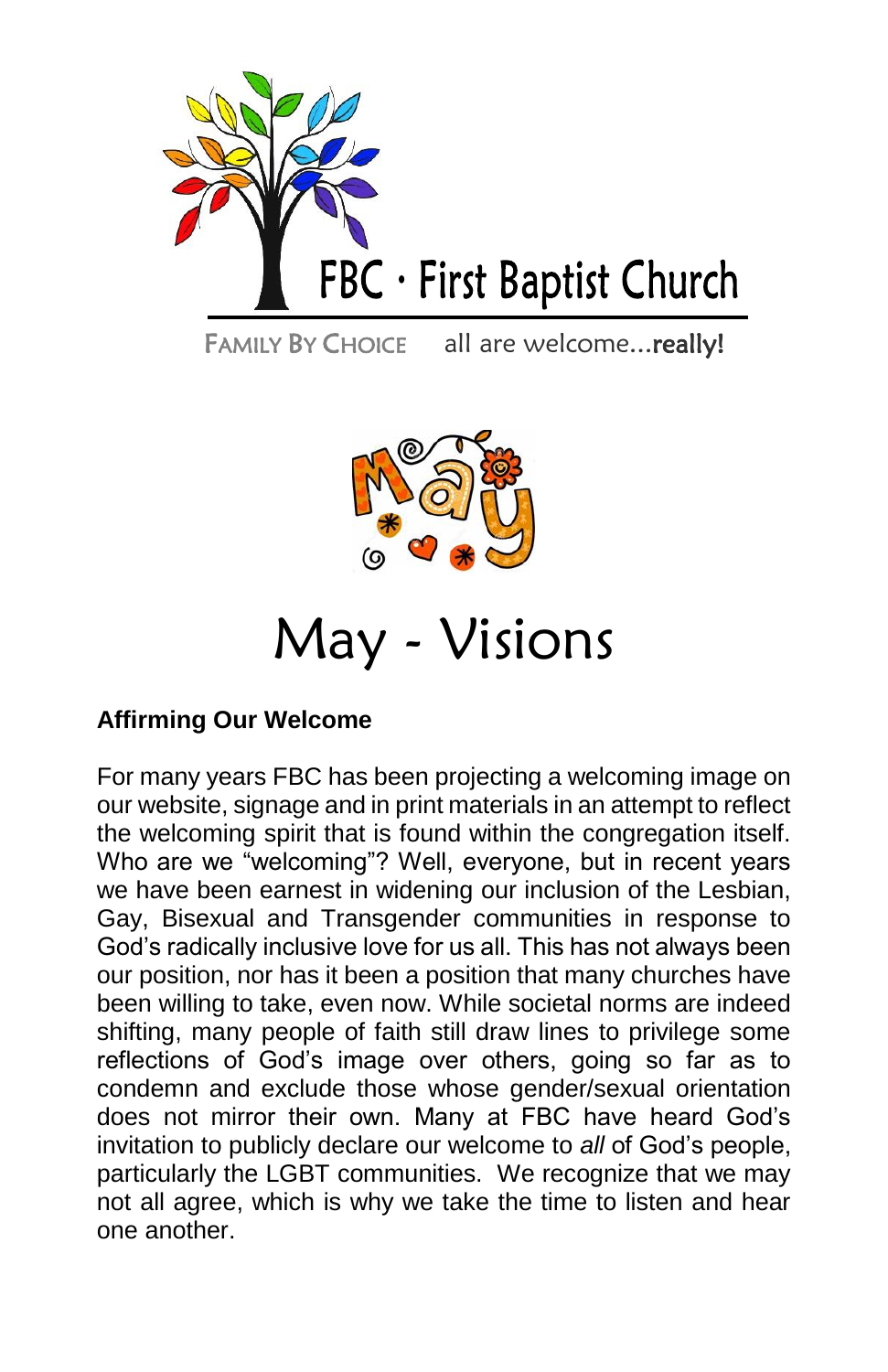On **Sunday, May 5 after worship,** the **Extending Our Welcome Action Group** is inviting the entire congregation to remain for a light lunch and to read, discuss, consider and pray about our welcoming and affirming statement. This is a time of dialogue as well as questions and answers. We seek to discern God's invitation to us and to others through this statement which we project we will bring to a congregational vote on May 19th. Please invest your time, energy and spirit in considering this with one another. Our goal is not to divide but to unite; not to separate but to include. Pray that each one of us might model the value and spirit of welcome that we seek to offer to our community and wider world.

Another reason to worship with us on May 5th is that another of our Worship in Actions groups, **Building Relationships with Our Neighbors**, has invited the Executive Director of the YWCA to present an overview of their work and mission in our community during worship. This begins to fulfill our commitment, made at our Feb ReBoot Retreat, to get to know our neighborhood and community better, beginning with those groups who share our space. We will have the opportunity to hear about the YW's work in the surrounding communities and their vision for the future. We will be celebrating communion this day as well.

----Marcia

## **May 19 Congregational Meeting**

Our next congregational meeting will be held on **May 19th** after worship for the purpose of electing new Officers and some Board members. You will remember that a year ago, we voted to temporarily suspend the term requirements of our constitution in order to fill leadership vacancies. Those leaders agreed to oneyear terms which are coming to an end. So we will meet to elect new leaders, to endorse ABCUSA Biennial representatives, to confirm the appointment of our new Administrative Assistant, and to hear an update from the Constitution Revision Committee. Other updates as appropriate will be offered. Lunch will be served.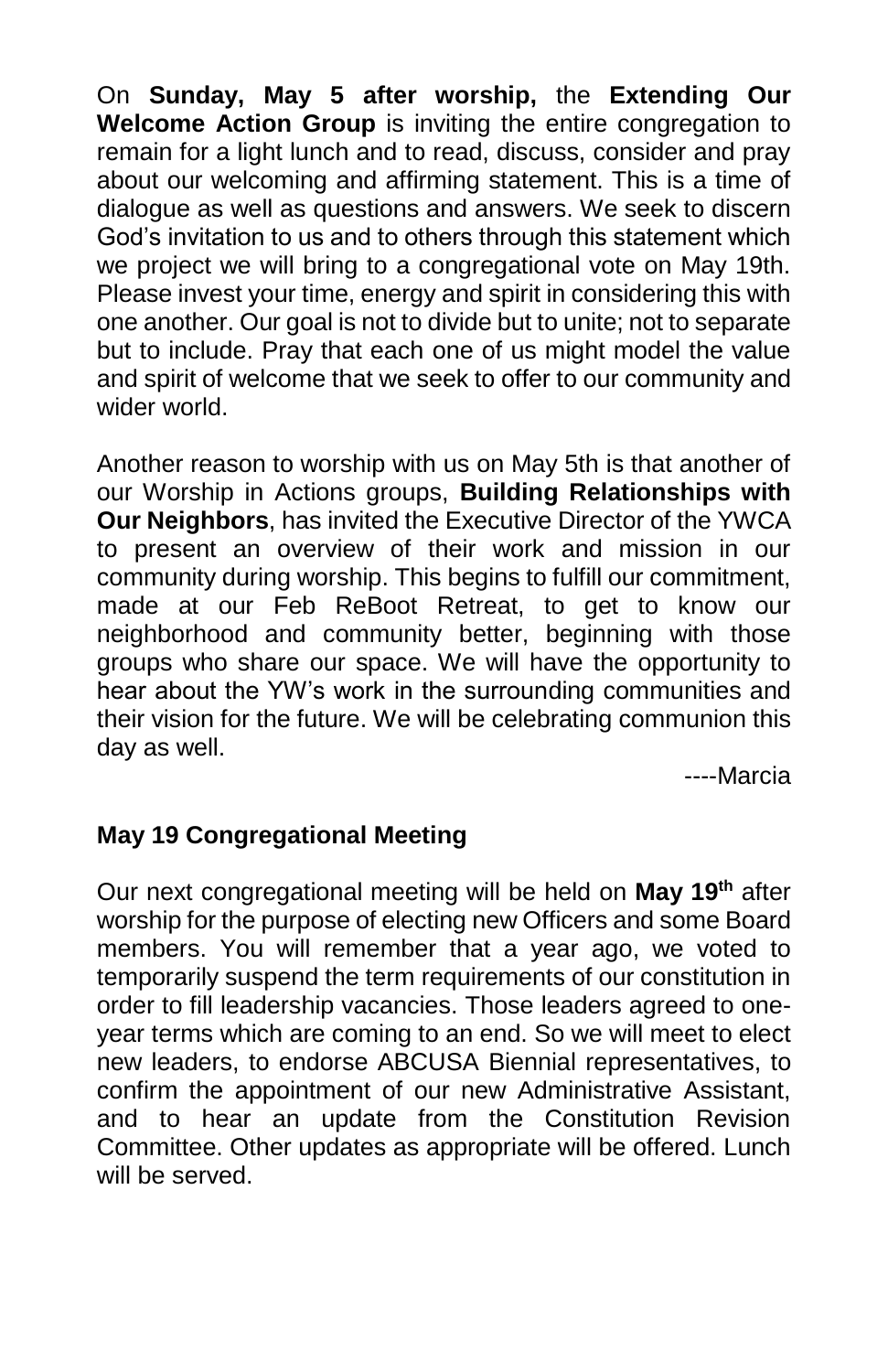## **Proposed Slate of Officers/Board Members to Be Elected May 19**

Terms expire July 1, 2020

### **Officers**

 Moderators: Debra Brauner, Laura Alden, Dr. Myra Forrest Treasurer: Charles Golden Financial Secretary: Jeanne Petrosky Church Clerk: Nancy Unruh

### **Board Chairs**

 Christian Education: Nancy Unruh Diaconate: Debra Brauner Trustees: Rick Unruh and John Forrest, Co-Chairs Worship and Music: TBA **New board member**

Joel Dugan: Christian Education

## **2019 ABCUSA Biennial Delegates**

 Joel Dugan Marcia Bailey

## **Welcome Our New Administrative Assistant!**

We are pleased to introduce you to our new Administrative Assistant, Ms. Kristi Pless. Kristi began work with us on April 24<sup>th</sup>, working with Doris Stutzman, who retired April 30, to ease our transition. We had over 100 responses to our advertisement on Indeed, and after interviewing several candidates it was clear to us that Kristi was the most outstanding candidate!

Kristi has a rich background on which to draw as our office administrator. She has a Masters in Organic Chemistry from Northwestern University, extensive experience in both teaching and learning, has worked in volunteer organizations, and most recently was an Administrative Assistant with an organization that coordinated educational services and evaluations for clients with learning differences. She has been involved in fundraising, was responsible for billing and record keeping, and took leadership of organization and management of various projects.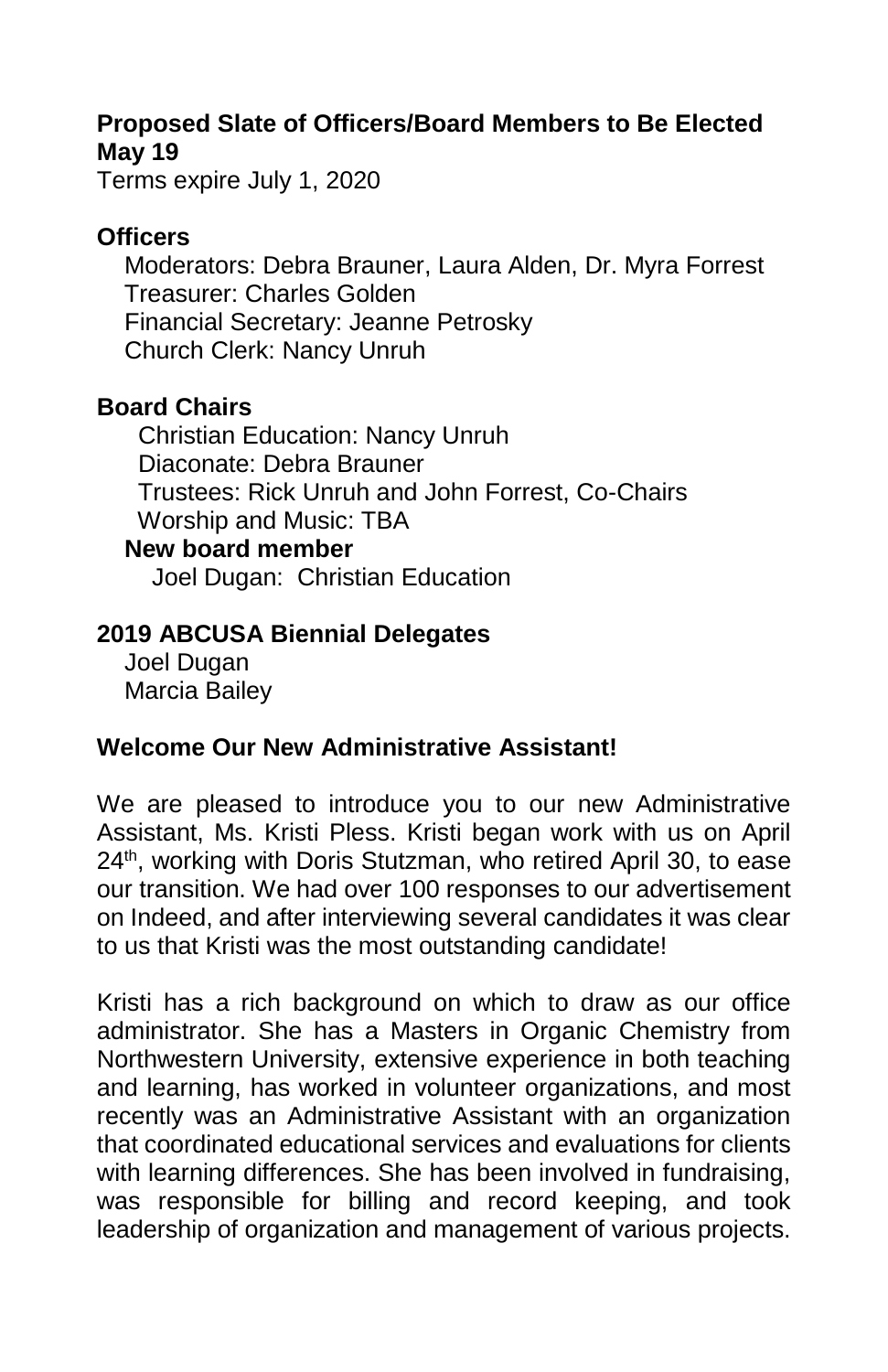About herself Kristi says, "The ability to learn new tasks and procedures quickly is my greatest strength. I approach problems systematically, and I value teamwork and collaboration. Empathy and kindness are characteristics I value highly in myself and in others…." We were impressed by Kristi's genuineness, her high energy, and her ability to be resourceful in working with technology and with people.

Until the end of the school year, **Kristi will be in the office Tuesday-Friday, 11 am-2 pm**. Please stop by and introduce yourself and welcome her to our FBC family!

## **Our New Office Routine**

As we transition from one office administrator to another and from one season to another, please note these changes in our office routines. **Doris is retired!** That means that she will *not* be in the office on Sunday morning to find what we are looking for or answer questions or make a copy. All those things we will need to do for ourselves or plan to ask for Kristi's help during her regular office hours. **Kristi will be in the office Tuesday-Friday 11am-2 pm;** once school is out, she will change her schedule slightly. We will update you on that.

With the close of the academic year, **Marcia will be changing her office hours from Friday to Tuesday,** with additional days as needed to aid in the administrative transition. She will return to Friday office hours when classes resume in the fall.

### **Worship in Action Groups Continue**

Our three Worship in Action groups met for the second time in a combined worship and meeting experience in March. They will meet again on April 28<sup>th</sup>. Our present three groups are Community in Concert, Extending Our Welcome and Building Relationships with our Neighbors. Here's what they are doing:

**Community in Concert** is exploring creative music and art experiences in our community with the intent of eventually hosting several events throughout the year, including an annual Christmas Concert on Dec 8, 2019!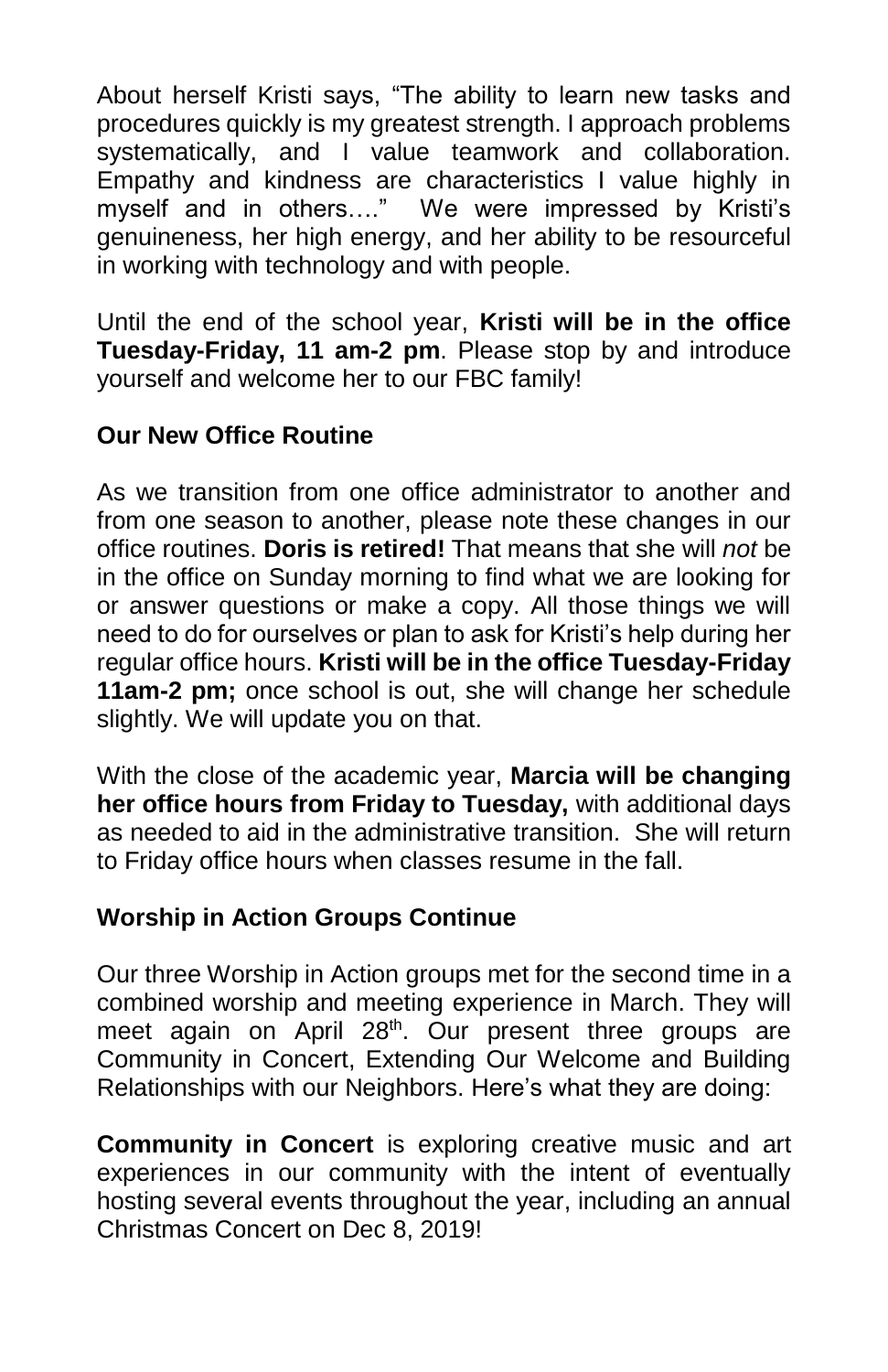**Extending Our Welcome** is currently working on writing a statement which will come to the congregation this spring for a vote which affirms our welcome to the lesbian, gay, bisexual, transgender communities. It is our hope that the congregation's affirmation of this statement will be our entry into the Association of Welcoming and Affirming Baptists. A draft of this statement was presented at the congregational meeting on March 31; look for an invitation to participate in a conversation/feedback session as we discern God's leading in this direction on **Sunday May, 5 th immediately after worship**. Check out Welcoming and Affirming Baptists here: [awab.org](http://awab.org/)

### Here is the working statement:

## *"Where ALL are welcome... really!"*

First Baptist Church (FBC) of Pottstown is a Welcoming and Affirming congregation. We come to this stance as an expression of faith in the teachings of Jesus, when He called on us to love God, and to love our neighbors as ourselves - without equivocation or expectations for sexual orientation and gender identity, or household composition. We invite all to participate equally and fully in the responsibilities and duties of life, ministry, fellowship, worship, and leadership in our church. God's blessings are for everyone in our church family. Diversity gives us strength and helps to grow our faith in God and Jesus Christ. *Whoever you are, as God's beloved, you are worthy and welcome!*

**Building Relationships with our Neighbors** has contacted several of our building partners and invited them to share their ministry on a Sunday morning. We will follow this with a conversation about how we can mutually support each other's work both here in our building and in the wider community. Look for the YWCA on May 5<sup>th</sup> and CCLU on June 9<sup>th</sup>!

### **Electronic Giving Comes to FBC**

Last month we told you that you may now give electronically to FBC; it's easy to do! Go to our website fbcpottstown.org and click on the "donate" tab in the upper right side of the Home page. The directions are easy to follow and set up takes less than ten minutes! You can choose to give one time, or repeatedly--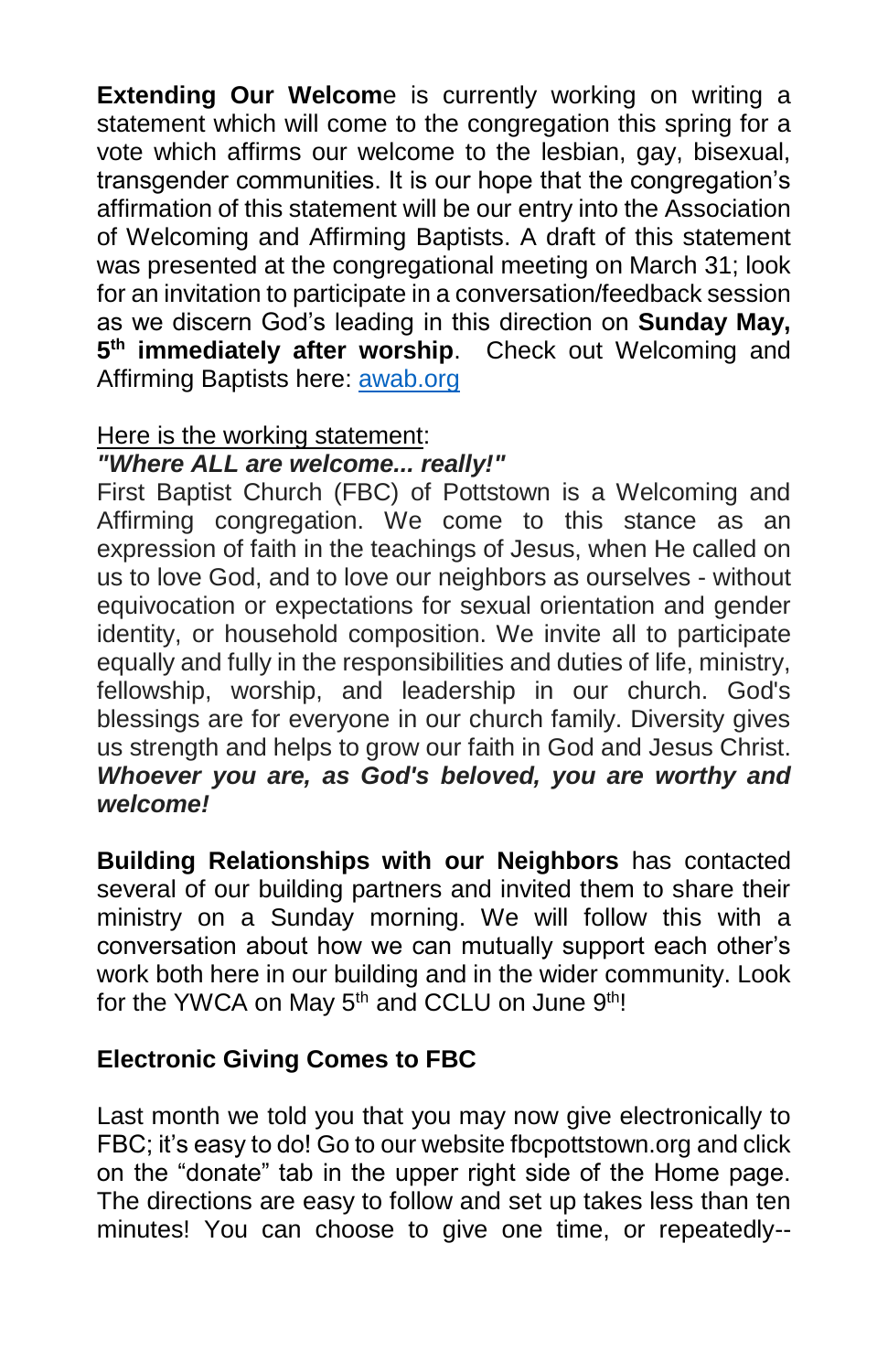weekly, biweekly or monthly. You can designate your giving to our general budget or missions or special offerings. You can pay from your savings or checking account, or from your credit card. It's convenient and simple way to begin or continue to express your faithfulness to God and your commitment to FBC's life and ministry. If you have questions or need help in setting up your online giving, please call the church office or Jeanne Petrosky at 610-405-8574.

## **Save the Date! August 11 for our first-ever FBC Block Party!**

As part of our increased interest in and commitment to getting to know our community, FBC is inviting our neighbors to a block party on Sunday afternoon, Aug 11. Organized by the Board of Christian Education, this replaces our VBS efforts of previous years with a fresh take on how to engage our community. There are lots of ideas in the works and plans are being made; please save the date now and ask how you can help! This effort will require "all hands on deck"! There will a way everyone can contribute and be part of the fun. Volunteer now and get in on the planning! It's going to be a great day!

## Christian Education  **Chairperson of the Board, Nancy Unruh Sunday School Superintendent, Susan Heinz**

Board members: Debra Brauner, Lauren Emmell, Dennis Landon, Kathy Purington –

*Mission Statement for the Board of Christian Education: Our mission is to support each other by providing tools and opportunities for continual growth, regardless of who we are and where we are on our journey to know God. (Revised 1/17/2015)*

We welcome Joel to the CE Board and look forward to his fresh ideas. Although Deb will be moving over to the Diaconate, she will still be sharing her thoughts with us as well.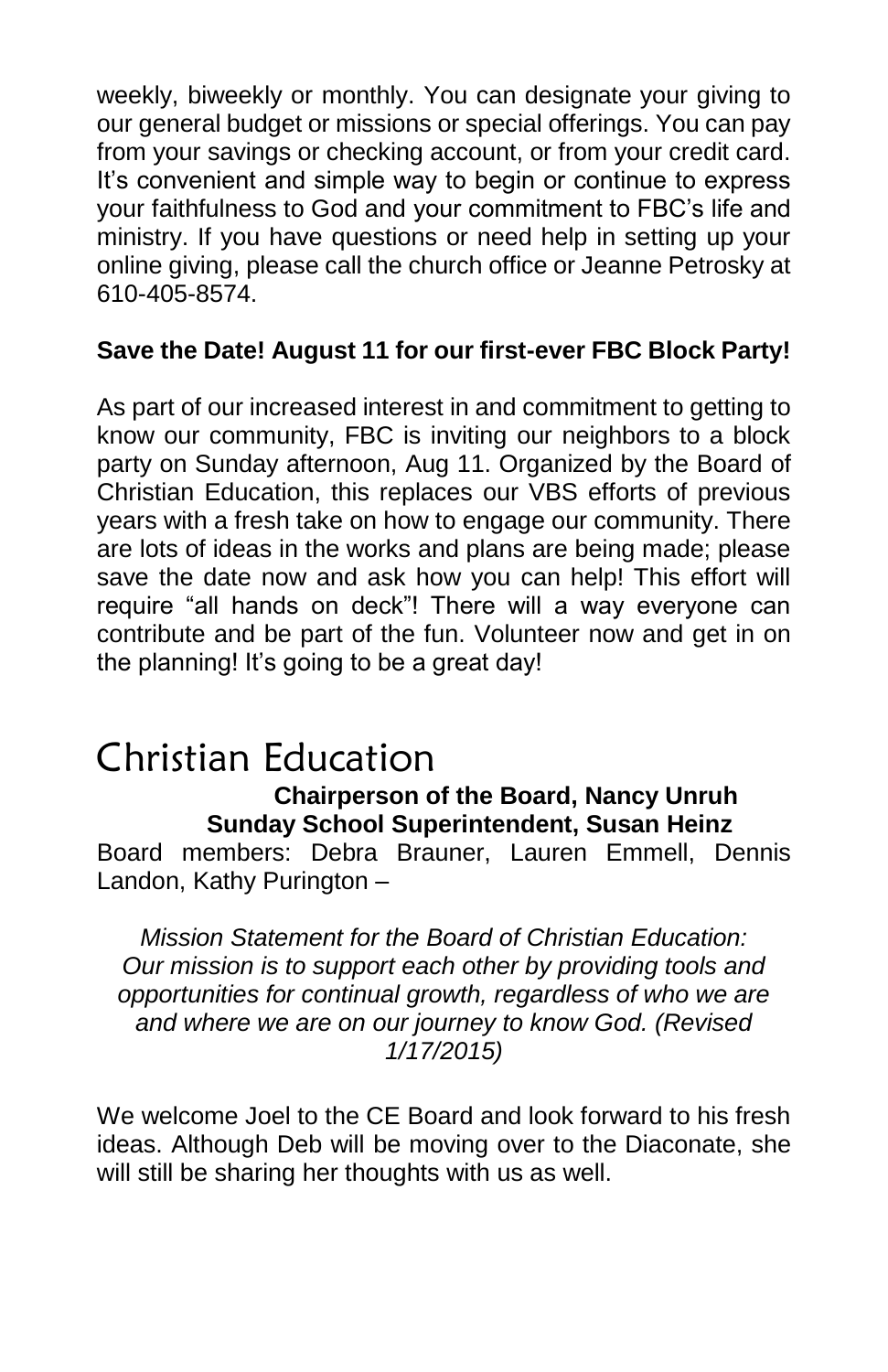The Easter Egg Hunt was a success! Mother Nature didn't cooperate with us, but we all had a wonderful time. Echo Hall was rolling in over 1300 hundred eggs. Matter-of-fact, keep looking for eggs in the Sanctuary! The older Youth and the Adult Egg Hunt was in the Sanctuary, and finding the Golden Eggs was a treat and a challenge for the Adults. Thank you to Deb Brauner, Jeanne Patrosky, Kathy Purington, and Nancy Unruh for donating all the prizes. Thank you to Jeanne for revising and printing up the Starfish Poem/FBC info. cards that went in each child's Easter goodie bags. Thank you to Deb for the little prizes in the goodie bags. Thank you to all the candy donators. Thank you everyone who helped set up, take down, and clean up. Most of all we couldn't have done it without our Easter Bunny! Even as Hoppy was standing outside waving to passersby, parents and grandparents came back with their children! Some children just didn't want to see Hoppy go! THANK YOU, EASTER BUNNY, SEE YOU NEXT YEAR!

Our next big event will be the first ever FBC Block Party on **August 11th** . God has blessed us to be on the corner of King and Charlotte Streets to do His work. We along with our Community Hero's will provide a fun filled day. If you are intrigued with what is going to happen and would love to help plan, let Nancy know. She just might be seeking you out!

After Memorial Day, our SS teachers will be taking a welldeserved break. Thank you for your dedication and love of teaching our children. Thank you, Sue Heinz for giving of your time and talents as SS Superintendent. Sue and Mike will be on a sabbatical. Blessings to you both.

### **Youth Group The Adventure Continues**

Our group of three youth grew to four when a friend joined the fun on April 5<sup>th</sup> for dinner and scavenger hunt and a movie! (If you drove past the church that Friday night, you may have noticed lights on all over the building. That's because we used the entire three floors for the scavenger hunt!) We later settled in with popcorn and snacks to enjoy a movie together. Thanks, Brittany, for providing the movie! And thank you everyone for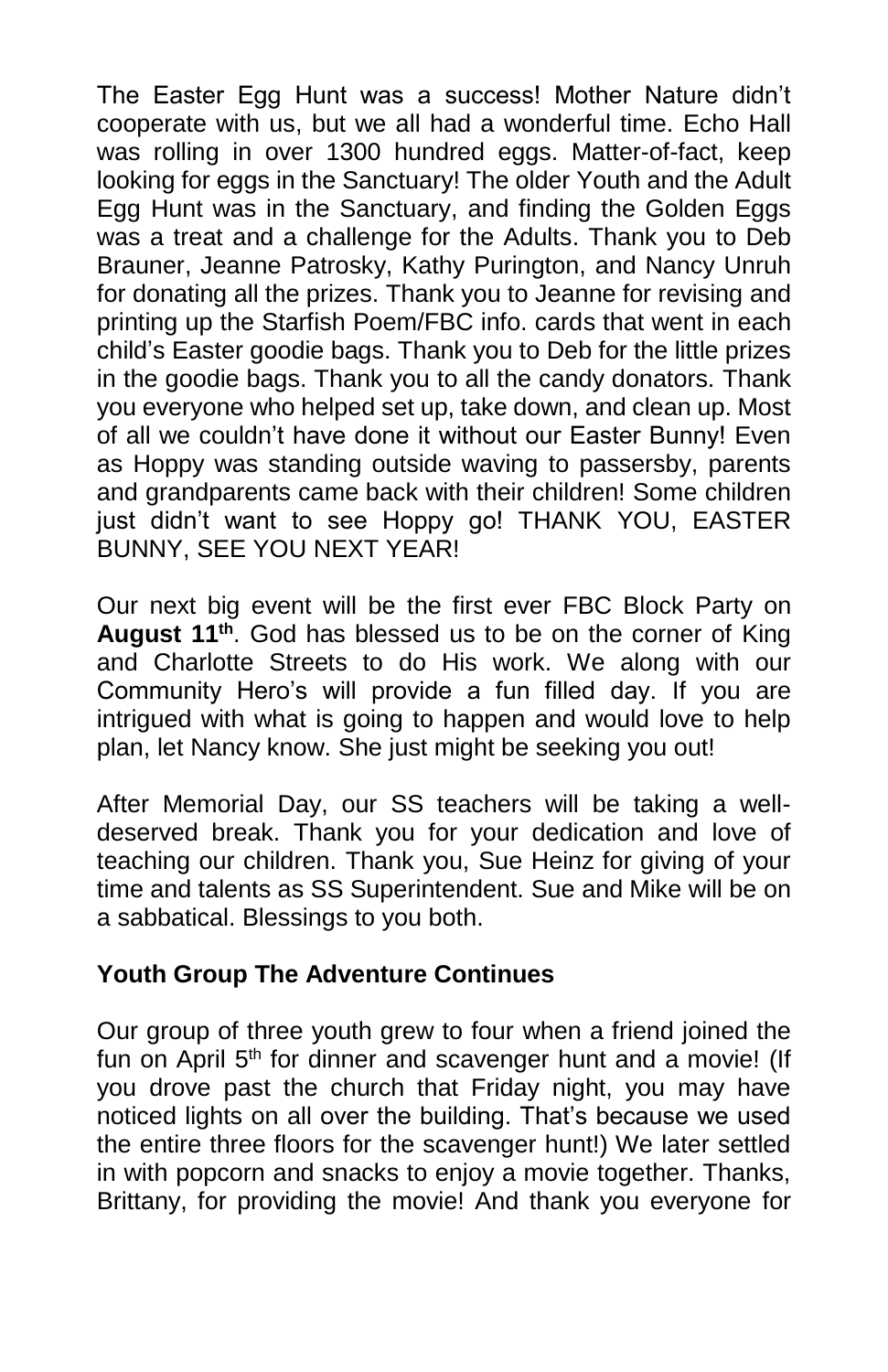your contribution of snacks and goodies! No one went home hungry that night!

The adventure continues when we meet again on **Saturday, May 4th at 5:00 PM** to make our own pizzas (can't go wrong with pizza), participate in a service project by preparing Birthday Party Bags to be delivered to two social service agencies, and close with evening devotions.

All kids/youth of our church and their friends are invited to join us. Youths can bring their favorite ice cream topping for our dessert! Please RSVP via email to Pastor Marcia or Deb Brauner so we have a head count. [\(marciabbailey@gmail.com](mailto:marciabbailey@gmail.com) or [debrauner@comcast.net\)](mailto:debrauner@comcast.net)

## **Birthday Party Bags**

Our youth will be preparing Birthday Party Bags as a service project to benefit families who may not otherwise be able to afford the items that make a child's birthday special. We have been gifted with many themed birthday party items like plates, napkins, favors, etc., but we need your help to make the bags complete! If you are able to contribute any of these items, please bring them to the church office labeled "Birthday Party Bags". All of these items are needed to for each bag. With your help, we can make a child's birthday special and give a family a chance to celebrate together!

- boxed cake mix
- canned icing
- drink mix
- a box of birthday candles
- large gift bag (big enough to accommodate plates, napkins, favors, invitations, balloons, etc.)

## Cluster Notes **Ruth Chonka**

In order to serve our community, **the Cluster has need of the following things**:

• Volunteers in the warehouse and pantry, stocking shelves. Call 610-970-5995 and ask for Samantha.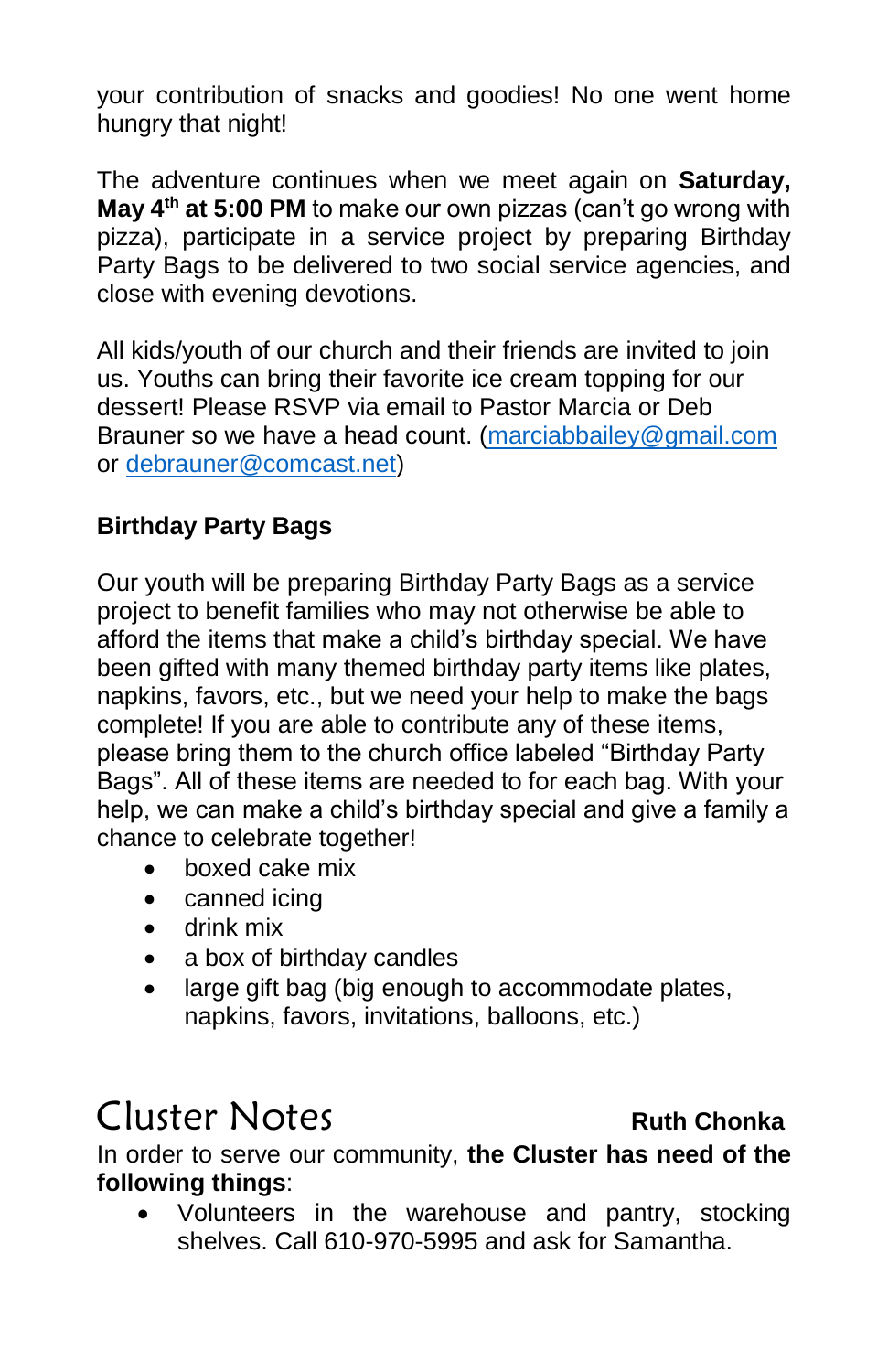- Gallon size closable plastic bags
- Pots, Pans and cleaning supplies
- Low-Fat, Low-Sugar, or Low-Salt items: canned or boxed food such as soup, meat, stew, pasta, vegetables, fruit, cereal, oatmeal, crackers, peanut butter, jelly, baby food, real juice
- Laundry, cleaning supplies in small containers and cleaning equipment, toilet paper, paper towels
- personal hygiene items, diapers (size 3,4,5), wipes
- sheets and blankets (all sizes)
- Plastic and paper grocery-size bags.
- Egg cartons are not needed right now

**Cluster Fundraisers**: Professional Pharmacy register tapes (includes prescriptions). Place in Ruth Chonka's mailbox.

**Bi-lingual Persons Needed**: The Cluster is seeking persons who can help Spanish-speaking clients who shop at the Cluster. Please contact Victoria Bumstead (610-970-5995) or [vbumstead@pottstowncluster.org.](mailto:vbumstead@pottstowncluster.org)

Pamphlets are available on the tables in Echo Hall and the Sanctuary to help explain the services that Cluster has available in Pottstown.

## Diaconate **Joel Dugan, Chairperson** Board members: Ruth Chonka & Jane Gruen

## **Communion Offering Reminder**

The Communion envelope found in your box for the first Sunday of the month is used for the Fellowship Fund on the even months. The Fellowship Fund is to help our members in financial need. On the odd numbered months, the Fellowship Fund is used for missions.

# Board of Worship & Music

 **Teri Hoffman, Chairperson**

Board members: Corinne Griffiths, Kathy Ballein, Tim Raub & Dr. Myra Forrest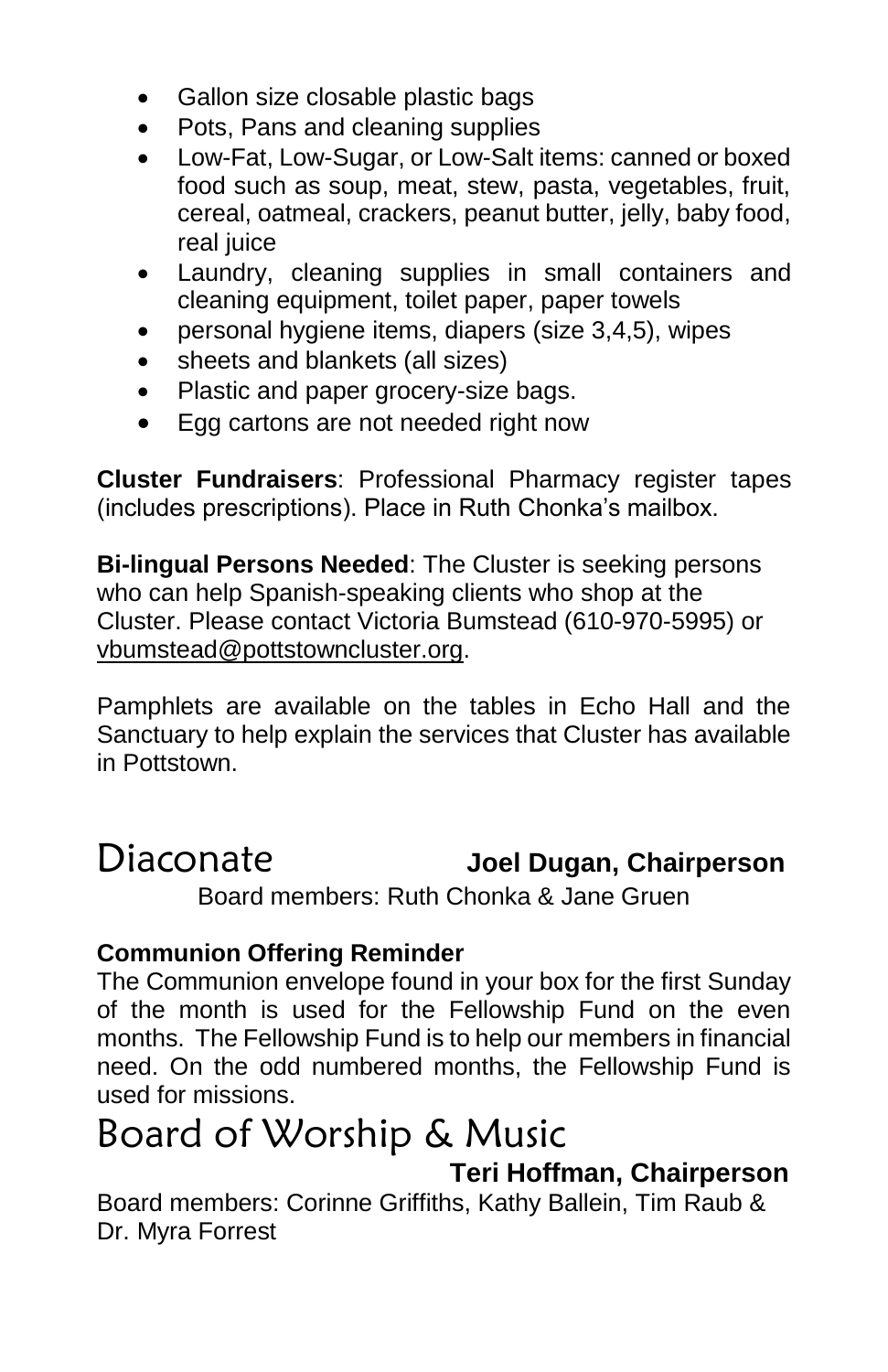The music and worship committee is looking into the replacement of the red hymnal. We are looking to find a more inclusive hymnal to meet the needs of our fully inclusive congregation.

Tim Raub formed the FBC strings, and we were treated to their first performance on Sunday March 31th. If you play a stringed instrument, dust it off and join the group! Save the date Sunday December 8th, 2019. FBC will present a Holiday Concert. This Concert will be part of the Pottstown Holiday House Tour.

## Trustees **Michael Heinz, Chairperson**

Board members: Richard Unruh & John Forrest

## Trustees Updates

- 1. Trustees will need two new members come the summer of 2019. Anyone interested should contact Michael Heinz.
- 2. The Trustees are currently having some minor difficulty getting the broken windows repaired. We are currently looking into other companies to have the work done.
- 3. In addition, we'd like to remind you that if you see a maintenance task that needs to be done, please email either Jeanne Petrosky or Mike Heinz so that it can be added to the list of jobs that need doing.
- 4. We plan on having a big spring work day on May 11<sup>th</sup>, and everyone is invited to come and help. We will try to address as many jobs as possible that day.

## Missions **Kathy Purington**

Committee members: Jane Gruen & Ruth Chonka

In March, \$235 was collected for the America for Christ Offering. On April 7th, FBC assembled 24 Easter Baskets that the Cluster distributed to area children. That same afternoon, we also filled over 1,200 plastic eggs with candy for the FBC Easter Egg Hunt. Thanks to all for the donations and help with the baskets and eggs.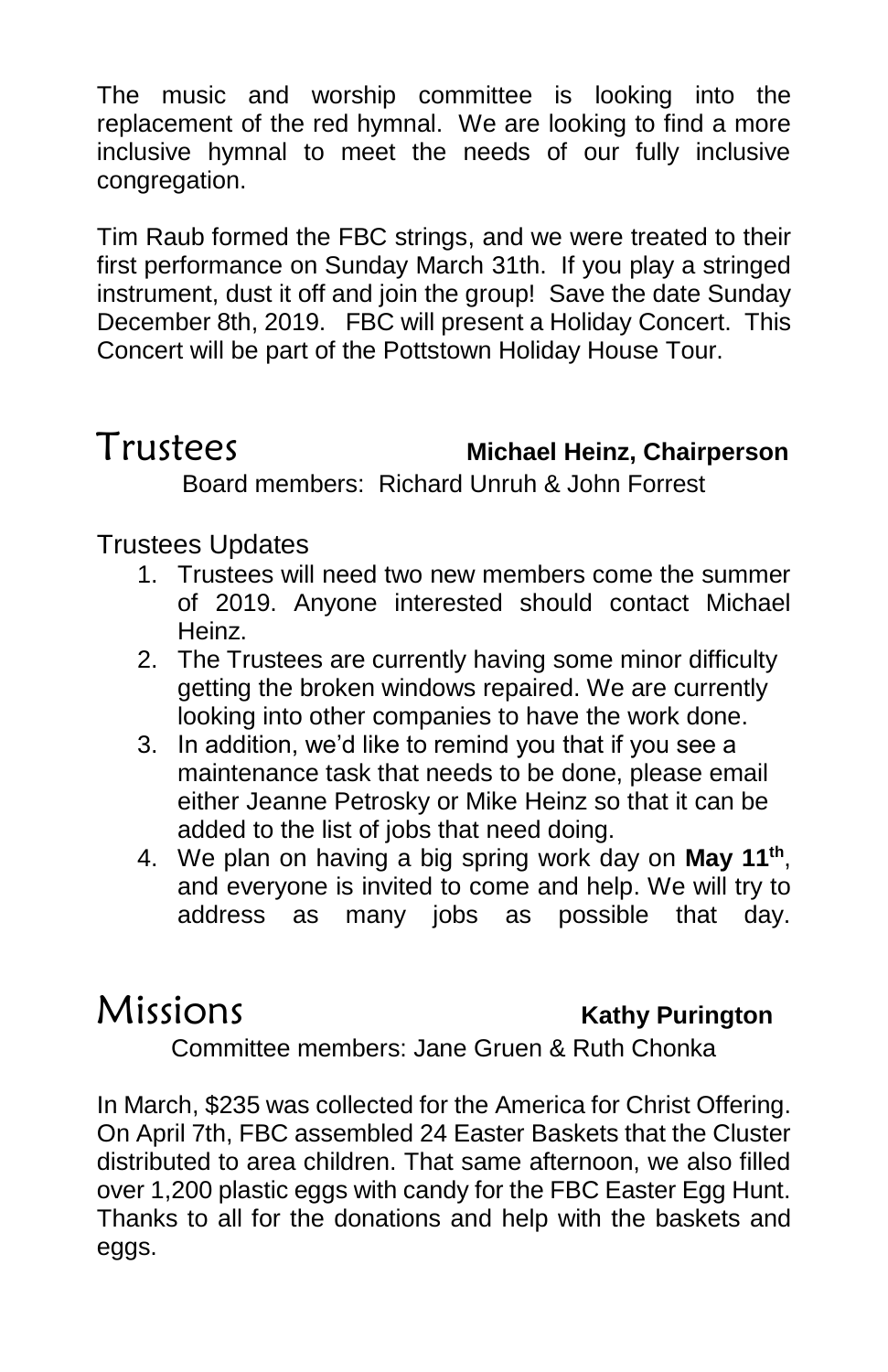## **Mother's Day Offering**

This year's Mother's Day Offering will be again given to God's Precious Children. This organization helps the children of Liberia have an education. We will present our offering, and hear more about this organization, when founders Deb and Gary Winters join us for worship June 23rd.

## Constitution Committee

A committee comprised of John Forrest, Kathy Purington, and Barry Sawtelle have met twice with further meetings planned in the future. Their task is to make recommendations for revisions to the FBC Constitution to bring the procedural aspects of the Constitution into better alignment with the current size of the congregation and its' capabilities.

The committee has identified several areas of the Constitution they think no longer work for FBC as it is today. These include the board and committee structure, the annual meeting schedule, and the provisions regarding a quorum for conducting business meetings. The committee will make a proposal in the near future determining what a quorum should mean at FBC. The committee has begun reviewing Constitutions from other churches for ideas that other congregations have instituted. The committee continues to meet and expects to make recommendations to the Ministry Coordination Team so they can be presented at the May business meeting.

# On the Move!

If your address, phone number, or email has changed since our last directory, please let the church office know so we can update our records.